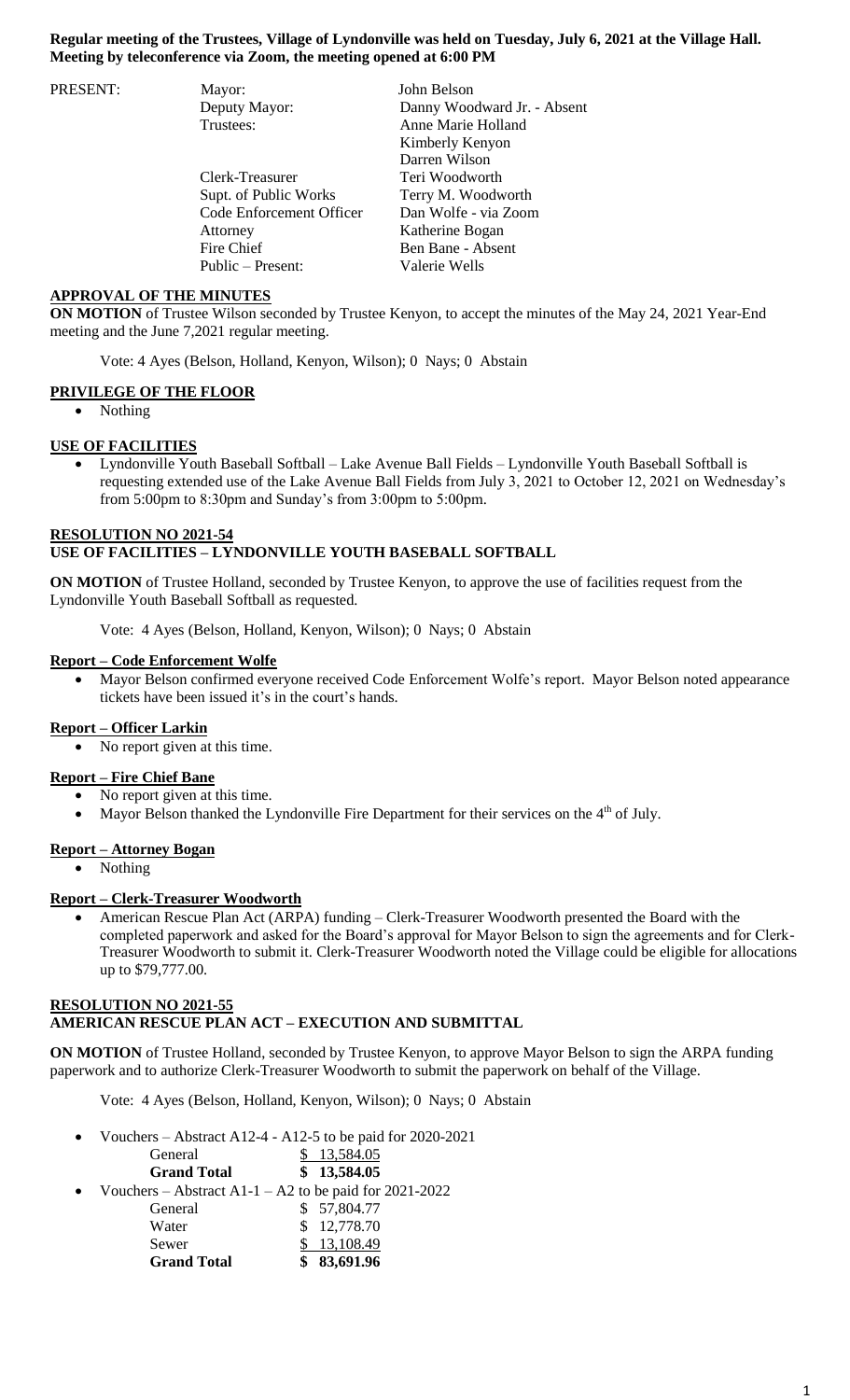## **RESOLUTION NO 2021-56 VOUCHERS TO BE PAID FOR ABSTRACTS A12-4, A12-5, A1-1, A1-2 & A2**

**ON MOTION** of Trustee Wilson, seconded by Trustee Holland, to have Clerk-Treasurer Woodworth pay Abstracts A12- 4, A12-5, A1-1, A1-2 and A2 # 15321 – 15401.

Vote: 4 Ayes (Belson, Holland, Kenyon, Wilson); 0 Nays; 0 Abstain

## **Report – Superintendent Woodworth**

- Superintendent Woodworth noted the water and sewer line relocation project will be starting tomorrow for Dollar General.
- Superintendent Woodworth noted the Village of Lyndonville is back overseeing the Village of Medina's water system.
- Superintendent Woodworth noted the bump on South Main Street is proposed to be looked at the week of July 19, 2021.
- Superintendent Woodworth presented the Board with a letter for retirement from Public Works Maintenance Worker Gary White effective August 3, 2021. Superintendent Woodworth asked the Board to accept the letter of retirement and to authorize Superintendent Woodworth to post the position to the public to be filled. Superintendent Woodworth and the Board thanked Mr. White for his 32 years of service.

### **RESOLUTION NO 2021-57 ACCEPTANCE OF LETTER OF RETIREMENT FROM GARY WHITE**

**ON MOTION** of Trustee Wilson, seconded by Trustee Kenyon, to accept the letter of retirement of Public Works Maintenance Worker Gary White with regrets and to authorize Superintendent Woodworth to post the position to the public.

Vote: 4 Ayes (Belson, Holland, Kenyon, Wilson); 0 Nays; 0 Abstain

 Assistant Superintendent of Public Works – Superintendent Woodworth noted the position has been offered and accepted by Public Works Maintenance Worker Devan Freeman.

## **RESOLUTION NO 2021-58 APPOINTEMENT OF ASSISTANT SUPERINTENDENT OF PUBLIC WORKS TO DEVAN FREEMAN**

**ON MOTION** of Trustee Kenyon, seconded by Trustee Holland, to appoint Devan Freeman to the Assistant Superintendent of Public Works retroactive back to June 7, 2021.

Vote: 4 Ayes (Belson, Holland, Kenyon, Wilson); 0 Nays; 0 Abstain

 Superintendent Woodworth noted we are still pumping water 24 hours a day. Superintendent Woodworth noted if it continues for another week, we'll need to implement some water restrictions.

## **Report – Trustee Kenyon**

Trustee Kenyon mentioned all facilities are opened back up for use.

# **Report – Trustee Holland**

• Nothing

## **Report – Trustee Wilson**

• Nothing

## **Report – Trustee Woodward Jr.**

Nothing - Absent

## **Report – Mayor Belson**

• Mayor Belson thanked everyone involved with the  $4<sup>th</sup>$  of July.

### **OLD BUSINESS:**

- Water Rate Agreement Work in progress.
- Waste Water Treatment Plant Disinfection Clerk-Treasurer Woodworth presented the Board with the updated estimated cost for the project of \$604,325.00 for Chlorine and \$541,075.00 for UV, as well as the consolidated funding application, SEQR – Type II Action and Sexual Harassment Prevention Certification required resolutions to proceed with the grant application process. The Board discussed the difference between the UV and Chlorination and where the Village was at testing results wise.

#### **RESOLUTION NO 2021-59 CONSOLIDATED FUNDING APPLICATION**

Resolution of Support from the VILLAGE OF LYNDONVILLE for the 2021 New York State Consolidated Funding Application, Water Quality Improvement Project Wastewater Treatment Disinfection Improvements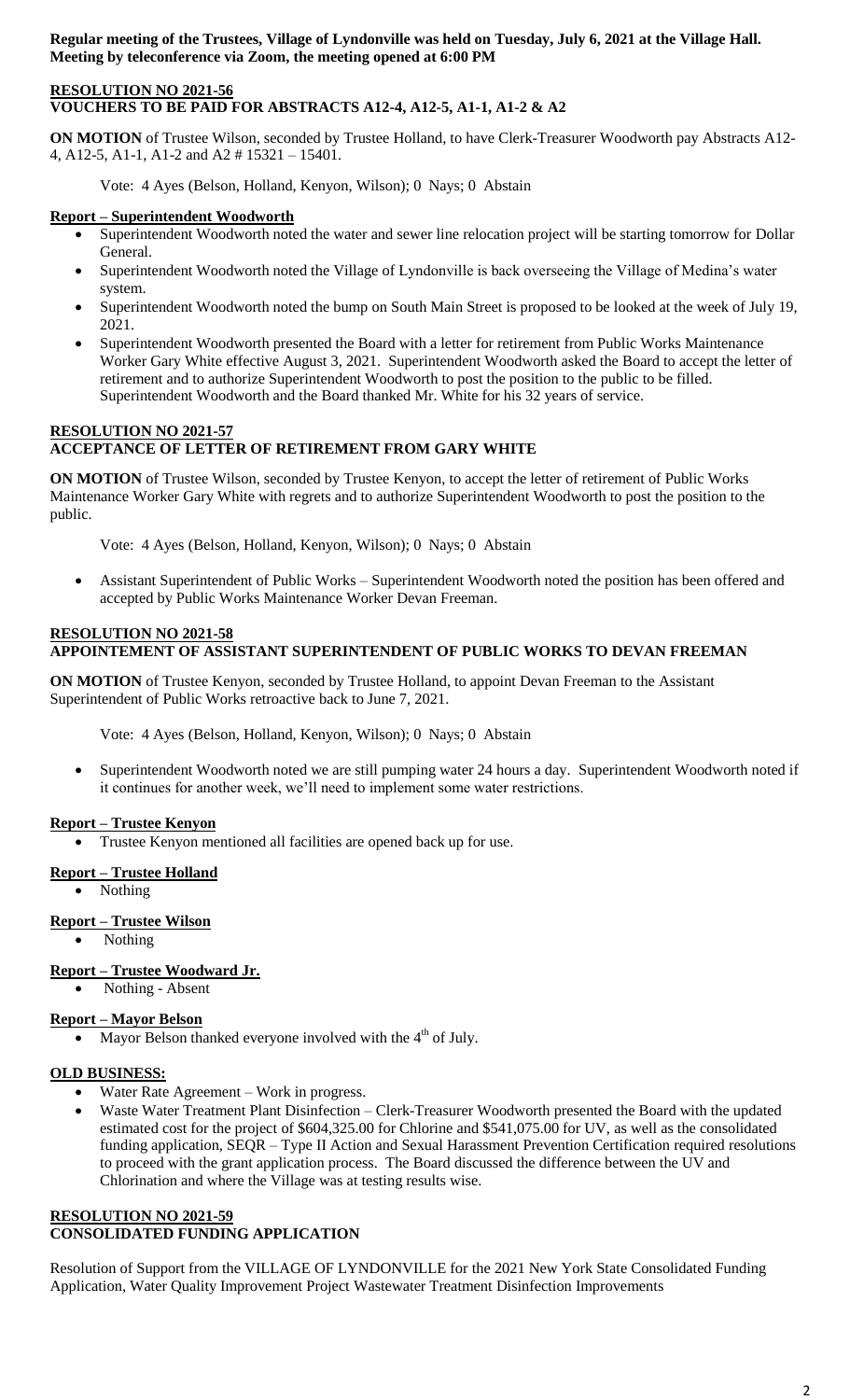**WHEREAS**, the Village of Lyndonville Board of Orleans County, supports the submission of a 2021 Consolidated Funding Application (CFA) on behalf of the Village, for the Water Quality Improvement Project (WQIP) program, for upgrades to the disinfection process at the wastewater treatment facility; and

**WHEREAS**, the New York State Department of Environmental Conservation (DEC) provides a competitive statewide reimbursement grant program for local governments, administered to directly address documented water quality impairments; and

**WHEREAS**, the Village has been notified by the DEC of upcoming modifications to their State Pollutant Discharge Elimination System (SPDES) permit, requiring them to provide effluent disinfection at the WWTP; and

**WHEREAS**, findings in the preliminary engineering study recommended improvements to the WWTP including installation of a disinfection system at the WWTP, greatly improving the quality of effluent discharged into the receiving stream;

**NOW THEREFORE BE IT RESOLVED**, it is anticipated that the Village Board, on behalf of the Village, will complete the necessary actions to authorize expenditures for the proposed project, as well as authorizes the Village Mayor to execute necessary documents relative to and as required for the application; and

**BE IT FURTHER RESOLVED**, the Village Board does hereby accept that they shall provide at least 25% match of the total of any grant funding awarded as a local match in the form of in-kind services or cash contributions hereby appropriated and obligated from New York State Environmental Facilities Corporation Revolving Loan Fund; and

**BE IT FURTHER RESOLVED**, that the Village of Lyndonville Board of Orleans County, recognizes and fully supports the submission of the 2021 CFA for WQIP on behalf of the Village for improvements to the wastewater treatment plant.

**ON MOTION** of Trustee Kenyon, seconded by Trustee Holland, to accept the Consolidated Funding Application resolution as stated.

Vote: 4 Ayes (Belson, Holland, Kenyon, Wilson); 0 Nays; 0 Abstain

## **RESOLUTION NO 2021-60 SEQR RESOLUTION - TYPE II ACTION**

**WHEREAS**, the Village of Lyndonville Village Board, (hereinafter referred to as Village Board) is completing an application through the New York State Consolidated Funding Application (CFA) under New York State Department of Environmental Conservation (DEC) for a Water Quality Improvement Project for upgrades to the disinfection process at the Wastewater Treatment Plant located at 30 Railroad Avenue; and

**NOW, THEREFORE, BE IT RESOLVED THAT**, the Village Board does hereby classify the above referenced Action to be a Type II Action under 6 N.Y.C.R.R. Section 617.5 [c] [9] of the State Environmental Quality Review (SEQR) Regulations which constitute "construction or expansion of a primary or accessory/appurtenant, non-residential structure or facility involving less than 4,000 square feet of gross floor area and not involving a change in zoning or a use variance and consistent with local land use controls, but not radio communication or microwave transmission facilities"; and

**BE IT FURTHER RESOLVED THAT**, Type II Actions are not subject to further review under Part 617 of the SEQR Regulations; and

**BE IT FINALLY RESOLVED THAT**, the Village Board in making this classification has satisfied the procedural requirements under SEQR and directs this Resolution to be placed in the file on this Action.

**ON MOTION** of Trustee Kenyon, seconded by Trustee Holland, to accept the SEQR – Type II Action resolution as stated.

Vote: 4 Ayes (Belson, Holland, Kenyon, Wilson); 0 Nays; 0 Abstain

 Sexual Harassment Prevention Certification From – Clerk Treasurer Woodworth presented the Board with the following certification: *By submission of this application, each applicant and each person signing on behalf of the applicant certifies, and in the case of a partnering application each party thereto certifies as to its own organization, under penalty of perjury, that the applicant has and has implemented a written policy addressing sexual harassment prevention in the workplace and provides annual sexual harassment prevention training to all of its employees. Such policy shall, at a minimum, meet the requirements of section two hundred one-g of the labor law.*

#### **RESOLUTION NO 2021-61 SEXUAL HARASSMENT PREVENTION CERTIFICATION FORM**

**ON MOTION** of Trustee Holland, seconded by Trustee Kenyon, to authorize Mayor Belson to execute the Sexual Harassment Prevention Certification Form.

Vote: 4 Ayes (Belson, Holland, Kenyon, Wilson); 0 Nays; 0 Abstain